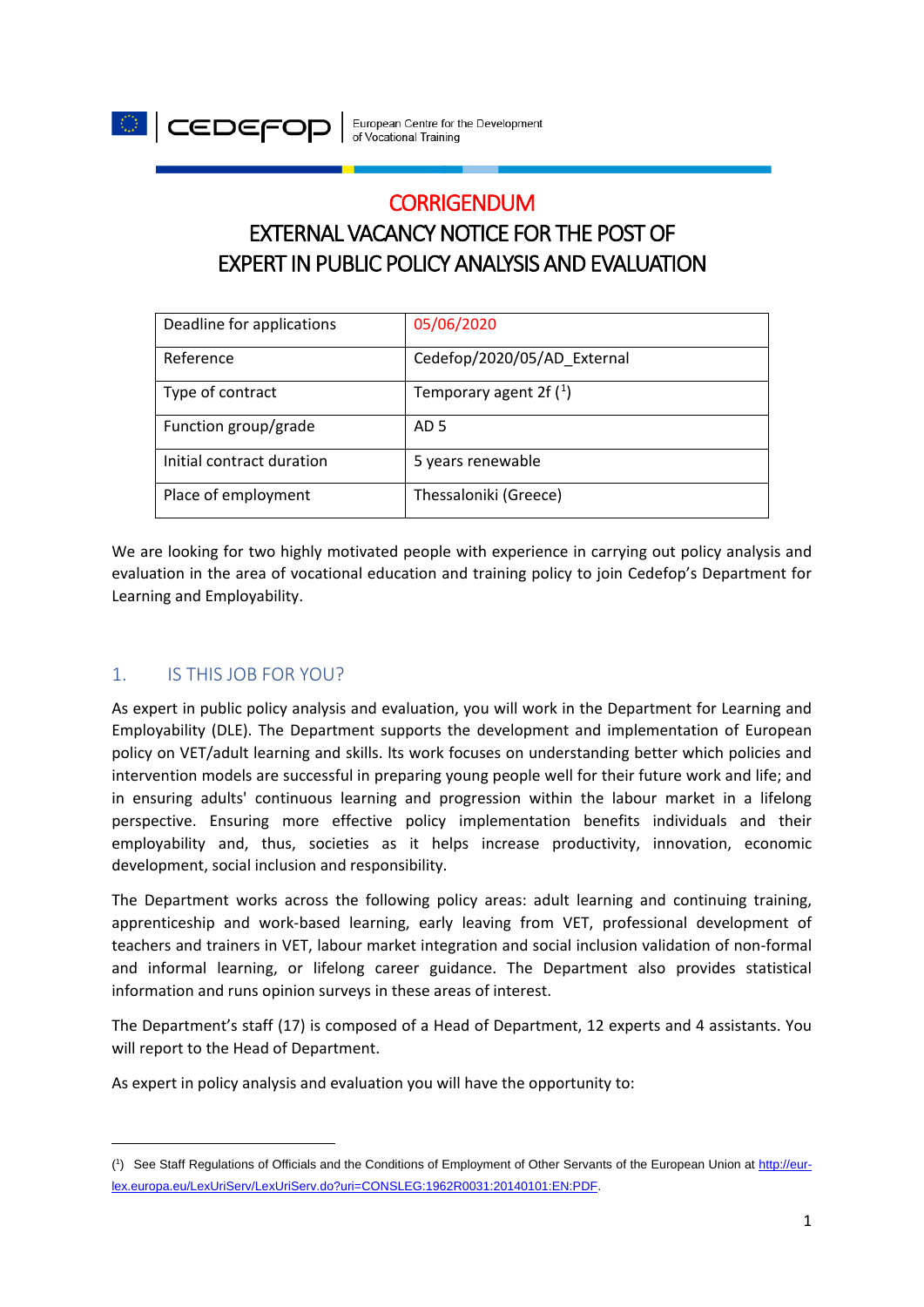- creatively apply your theoretical background and applied research experience. To analyse and evaluate policies;
- contribute to developing survey concepts and questionnaires and take part in the analysis of surveys results.

The work in the department is project- and team-based. You will be expected to contribute to project development and planning and you will work as part of one or more teams. The job involves drafting research reports and other Cedefop publications in print and on-line. To meet the needs of stakeholders - mostly policy makers and European social partners - you will contribute to developing Suitable communication means to convey complex messages in a simple manner.

Administrative tasks in the job mostly relate to public procurement procedures for outsourcing research and analysis tasks (e.g. a research report or a survey), follow-up of external contractors and monitoring the quality of their work. To be successful in this position you will have to be open to acquiring additional knowledge and expertise to further develop and grow as a professional.

## 2. WHY CEDEFOP?

Cedefop is one of the EU's decentralised agencies. It supports the design of well-informed European vocational education and training (VET) policies and contributes to their implementation. These policies help the citizens to acquire the skills they need in today's and tomorrow's society and labour market.

The work of the Agency includes research and policy analysis at EU level to provide innovative evidence, share data and support mutual-learning across EU countries.

Cedefop's areas of work comprise vocational education and training and apprenticeship reforms, current and future skill needs in the labour market, recognition of qualifications and the validation of work-based learning.

Cedefop works together with the European Commission, Member States and social partners. The work of the Agency is governed by a [Founding Regulation,](https://www.cedefop.europa.eu/en/about-cedefop/what-we-do/cedefop-regulation) which also defines its objectives and tasks.

Cedefop has its seat in Thessaloniki, Greece [\(Life in Thessaloniki\)](https://www.cedefop.europa.eu/en/about-cedefop/recruitment). The Agency offers an international and stimulating workplace, with about 130 staff from EU countries.

To find out more about Cedefop, visit ou[r website.](https://www.cedefop.europa.eu/en/about-cedefop)

## 3. WHAT ARE THE SELECTION REQUIREMENTS?

#### 3.1. Eligibility criteria

For your application to be considered eligible, you must fulfil all the following requirements on the closing date for submission of applications:

General conditions:

 $\overline{a}$ 

• be a citizen of one of the Member States of the European Union  $(^2)$  $(^2)$  $(^2)$ ;

<span id="page-1-0"></span> $(^2)$  To be able to apply, you must be a citizen of at least one EU Member State. If you are only a UK citizen, you can no longer apply after 31/01/2020.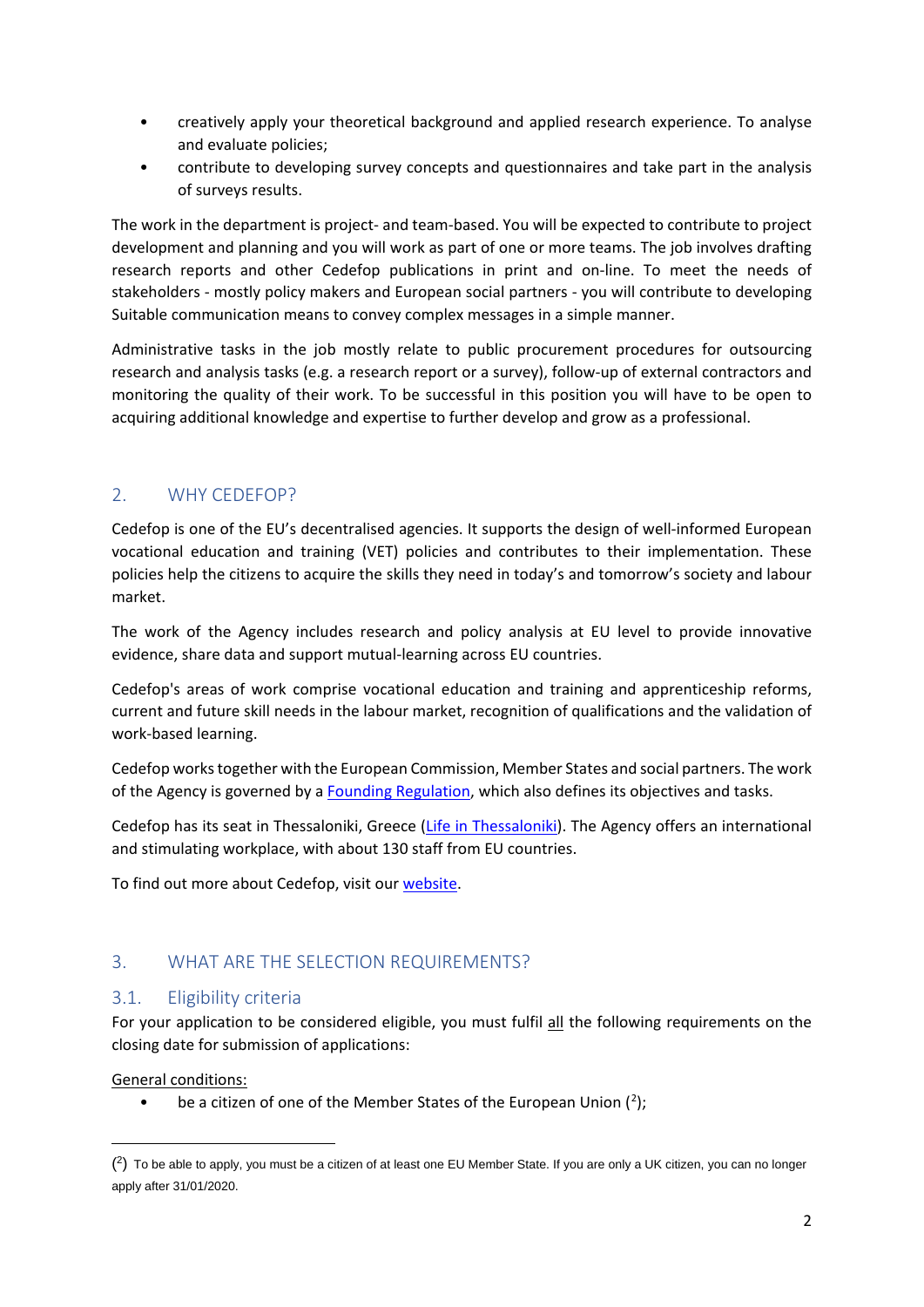- enjoy full rights as a citizen;
- have fulfilled any obligations imposed by the laws on military service;
- $\bullet$  be physically fit to perform the duties relating to the post  $(3)$  $(3)$  $(3)$ .

#### Education ([4](#page-2-1)):

have a level of education which corresponds to completed university studies of at least three years attested by a diploma.

#### Language skills:

• have a thorough knowledge of one of the languages of the European Union and satisfactory knowledge of another language of the European Union ([5](#page-2-2)).

Non-compliance with any of these eligibility criteria will result in the exclusion of the candidate from the selection process and the application will not be further evaluated.

## 3.2. Selection phase

The selection will be carried out by a panel appointed by the Executive Director. The panel will assess all eligible applications against the selection criteria described in this Section 3.2, using as a reference the description of the role in Section 1 of the vacancy notice.

The panel may be assisted by an external consultant in the assessment of applications and the preparation of interviews.

#### 3.2.1. Preselection based on the application documentation

The panel will assess your application to decide if you should be invited to a written test and interview.

It is important that you explain explicitly in the motivation and preselection form how you meet the (a) essential preselection criteria and (b) other preselection criteria. The assessment of both (a) essential preselection criteria and (b) other preselection criteria is carried out solely based on the motivation and preselection form.

(a) Essential preselection criteria (<sup>[6](#page-2-3)</sup>):

<u>.</u>

- degree in social sciences;
- at least 3 years of experience in applying research methods (qualitative or quantitative) in public policy analysis and evaluation in the area of vocational education and training policy;
- at least 1 authored publication presenting own research applying research methods (qualitative or quantitative) in public policy and evaluation  $(7)$  $(7)$  $(7)$ ;
- excellent command (C1 $(^{8})$  $(^{8})$  $(^{8})$  level) of both written and spoken English.

<span id="page-2-0"></span> $(3)$  Before appointment, the successful candidate must undergo a medical examination.

<span id="page-2-1"></span><sup>(</sup> 4) Only qualifications issued by EU Member State authorities and qualifications recognised as equivalent by the relevant EU Member State authorities (e.g. Naric) will be accepted.

<span id="page-2-2"></span> $(5)$  Satisfactory knowledge is considered level B2 or above as referenced in the Common European Framework of Reference: [https://europass.cedefop.europa.eu/editors.](https://europass.cedefop.europa.eu/editors) Knowledge of a third EU language is necessary for the first promotion after recruitment.

<span id="page-2-3"></span> $(6)$  The work experience does not have to be consecutive. There can be an overlap between the work experience.

<span id="page-2-4"></span> $(7)$  At least one and up to three relevant publication(s) including PhD thesis, must be attached to your application.

<span id="page-2-5"></span><sup>(&</sup>lt;sup>8</sup>) As referenced in the Common European Framework of Reference: [https://europass.cedefop.europa.eu/editors.](https://europass.cedefop.europa.eu/editors)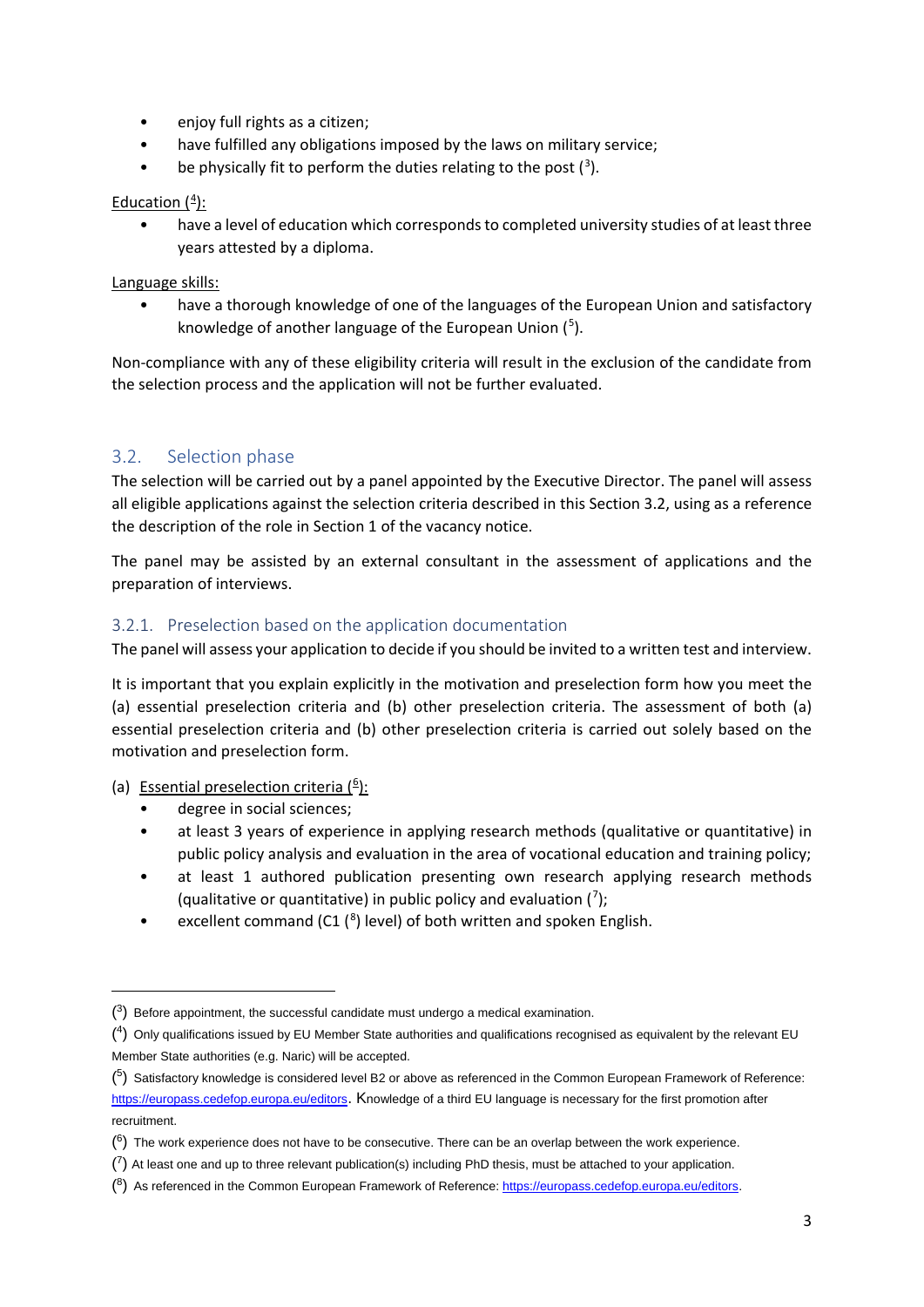#### (b) Other preselection criteria:

If your application meets all the above essential preselection criteria it will be scored against the following other preselection criteria. The non-fulfilment of one or more of these other preselection criteria will not result in your exclusion from the preselection process but may affect your score and thus your chances of being invited for test and interview.

The criteria below are presented in order of priority:

- research experience in carrying out public policy analysis and evaluation in one of the following areas of work of Cedefop Department for Learning and Employability: (a) lifelong guidance ( $9$ ) or (b) continuing training and vocational adult learning ( $^{10}$  $^{10}$  $^{10}$ );
- degree in public policy, political science, economics, statistics, sociology or social policy;
- experience in research centre or public authorities (such as ministries, regional authorities, etc.) in the area of vocational education and training policy.
- advanced university degree (EQF Level 8);
- experience in developing surveys (qualitative or quantitative) and questionnaires and their implementation;
- experience working in an EU Institution, Agency or other international organisation.

In the preselection phase, candidates may be contacted in writing to verify or clarify the facts presented in the application documentation. The written clarification request is an intermediate step in the preselection. It does not entitle candidates to be invited for an interview and a written test.

Around 10 candidates, who obtain the highest scores for the above other preselection criteria will be invited for an interview and a written test.

#### 3.2.2. Interview and written test

This stage of the selection procedure will allow you to prove your suitability for the post of Expert in public policy analysis and evaluation. The panel will conduct the competency-based interview and assess the written test, which will be evaluated anonymously.

The interview will last up to one hour and will cover the following areas of professional knowledge and competences in research and policy analysis in the area of VET:

- ability to identify suitable approaches to address public policy analysis and evaluation in the area of vocational education and training;
- ability to work constructively in a multicultural and multidisciplinary team;
- ability to communicate clearly complex research findings;
- ability to challenge established thinking and consider alternative thinking;
- ability to plan and deliver research projects in relevant areas of work of Cedefop Department for Learning and Employability;
- command of the English language.

**.** 

The written test will give you the opportunity to show your skills and competencies in policy analysis and evaluation applied in the contexts of areas of work of Cedefop Department for Learning and Employability. During the written test, you will have the possibility to choose one of the following areas: (a) lifelong guidance  $(11)$  $(11)$ , or continuing training and vocational adult learning  $(12)$  $(12)$ .

<span id="page-3-0"></span><sup>(</sup> 9)<https://www.cedefop.europa.eu/en/events-and-projects/projects/lifelong-guidance>

<span id="page-3-1"></span><sup>(</sup> 10)<https://www.cedefop.europa.eu/en/events-and-projects/projects/adult-learning>

<span id="page-3-2"></span><sup>(</sup> 11)<https://www.cedefop.europa.eu/en/events-and-projects/projects/lifelong-guidance>

<span id="page-3-3"></span><sup>(</sup> 12) <https://www.cedefop.europa.eu/en/events-and-projects/projects/adult-learning>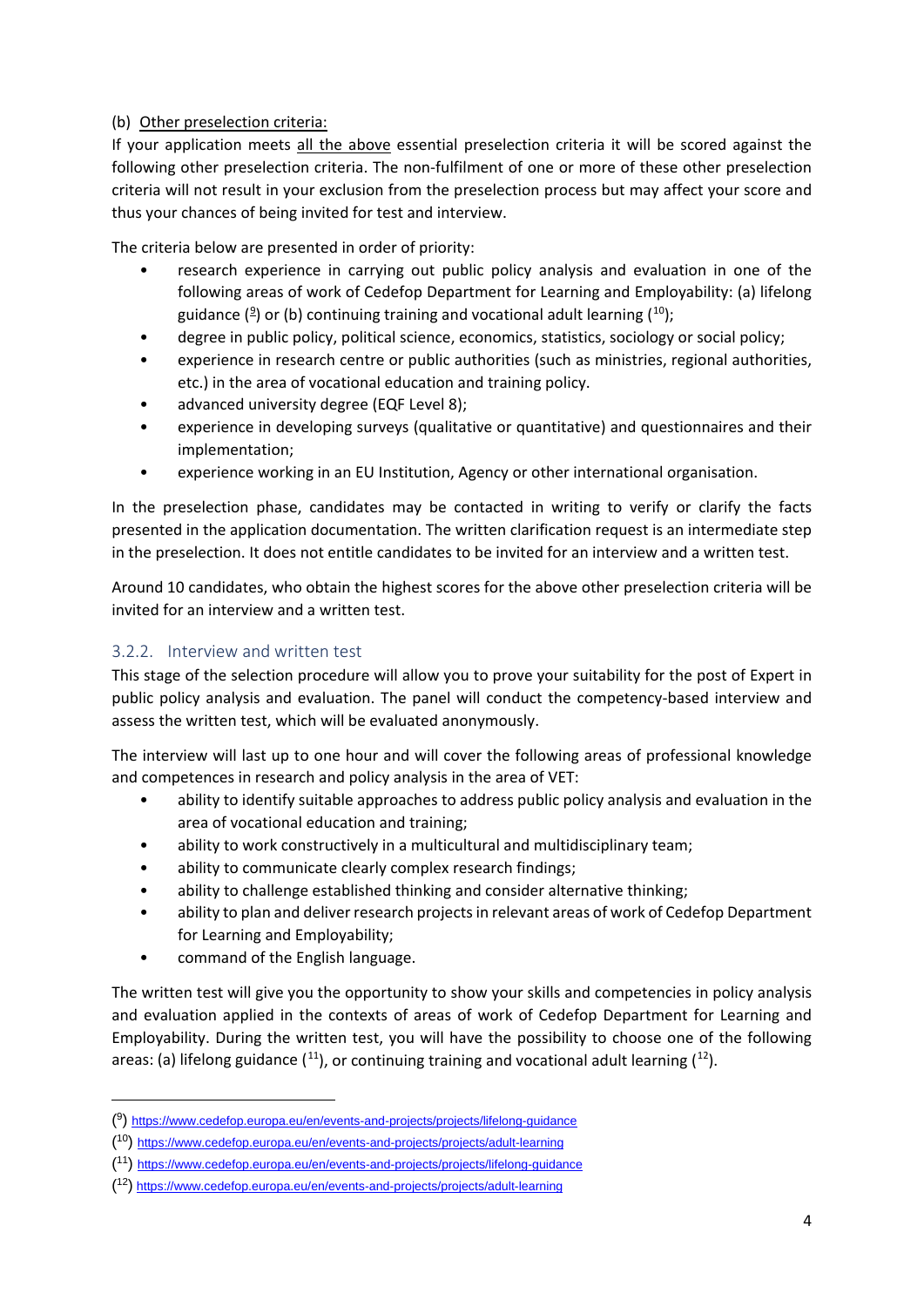The written test, which will last up to two hours, will test your:

- knowledge and understanding of research methods and techniques for public policy analysis and evaluation;
- ability to develop a research proposal to address policy questions;
- ability to summarise in English the main conclusions and policy implications of research on vocational education and training or labour market.

The outcome of the interview will count for 50% and the outcome of the written test 50% of the final score.

The tests and interviews are planned to take place in June/early July 2020. Further information on the organisation of the tests and interviews, which may take place remotely, will be provided upon invitation.

## 3.3. Appointment and list of suitable candidates

As a result of interviews and written tests the panel will propose the most suitable candidate(s) for the post of Expert in public policy analysis and evaluation to be placed on the list of suitable candidates. In order to be proposed to be placed on the list of suitable candidates you must obtain a minimum of 60% of the total points.

The Executive Director will appoint two successful candidates to the post of Expert in public policy analysis and evaluation from the list of suitable candidates.

A second interview with the candidates most suited for the post is likely to be organised prior to the appointment. The second interview would focus on overall suitability of the candidates for the post, covering motivation, relevant technical and behavioural competences, in line with the selection criteria established in the vacancy notice.

The appointment of the successful candidates to the post will be finalised after all necessary supporting documents have been checked. The successful candidates will undergo a probation period of 9 months.

The list of suitable candidates may be used for future recruitment for the position advertised in the notice of vacancy. Please note that inclusion in the list does not guarantee recruitment.

The list will be valid until 31 December 2021. The Executive Director may extend the validity of the list.

## 4. WHAT DO WE OFFER?

**.** 

- temporary agent 2f with an initial duration of 5 years (renewable);
- function group/grade AD 5;
- the monthly basic salary for grade AD 5 step 1, EUR 4,883, is multiplied by the corrective coefficient for Greece (currently 81.8% and reviewed annually);
- salaries are subject to a Union tax deducted at source and are exempt from national taxation;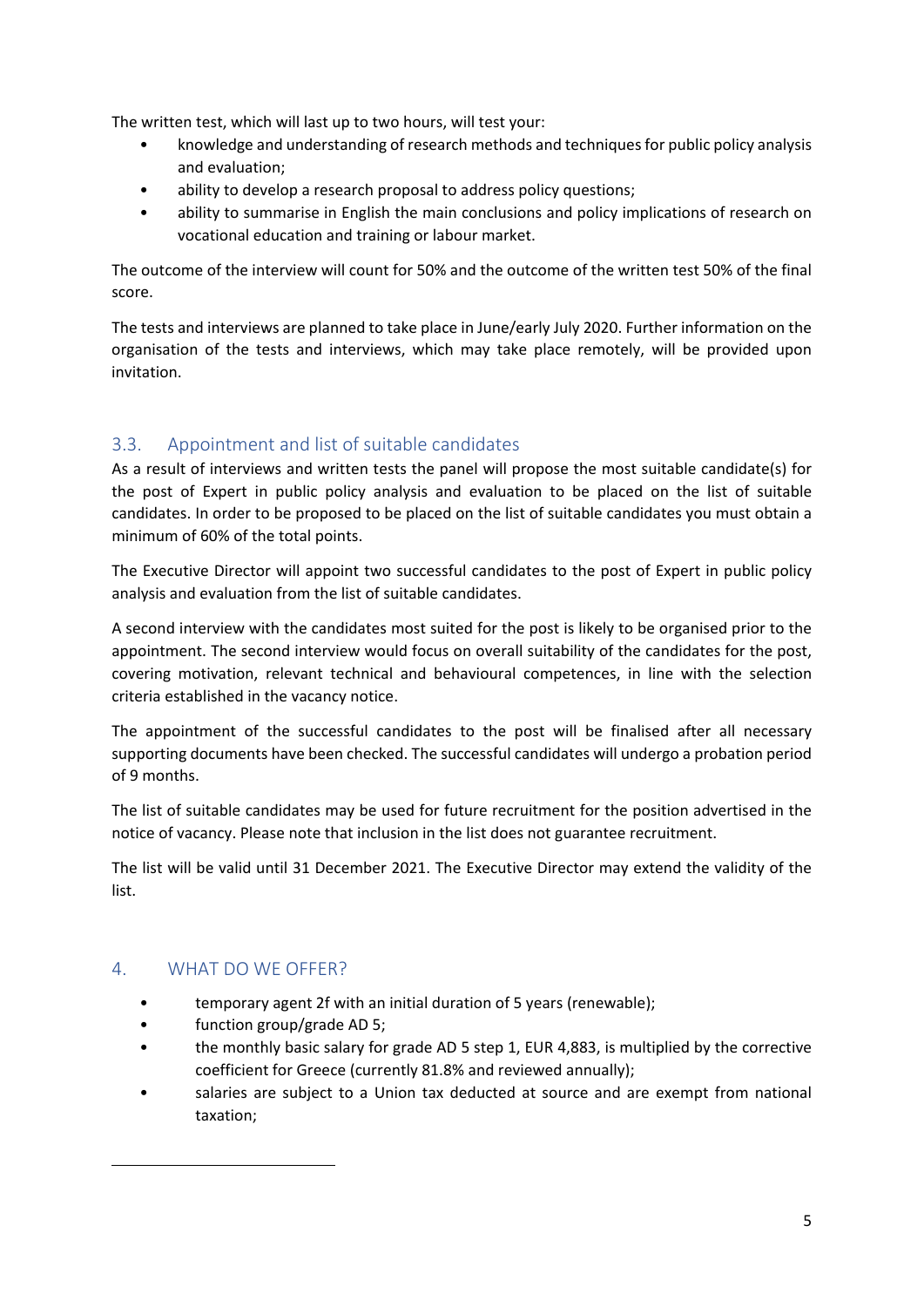• depending on the individual family situation and the place of origin, the jobholder may be entitled to expatriation allowance (16% of the basic salary), household allowance, dependent child allowance, education allowance, pre-school allowance, installation allowance, reimbursement of removal costs, initial temporary daily subsistence allowance;

| $AD 5 - Step 1 Net salary$                                                                              |           |                                                                                         |
|---------------------------------------------------------------------------------------------------------|-----------|-----------------------------------------------------------------------------------------|
| Minimum final net salary   Final net salary with  <br>(without any allowances)   expatriation allowance |           | Final net salary with expatriation,<br>household, one child and education<br>allowances |
| EUR 3,173                                                                                               | EUR 3,812 | EUR 5,040                                                                               |

example of net monthly salaries as currently applicable:

- additional financial support for the schooling of children, if applicable;
- VAT exemption allowance on certain goods for a period of a year, if applicable;
- annual leave entitlement of two days per calendar month plus additional days for age, grade, home leave if applicable, and circa 18 public holidays per year;
- EU Pension Scheme (after 10 years of service);
- EU Joint Sickness and Insurance Scheme (JSIS), accident and occupational disease coverage, unemployment, invalidity allowance and insurance;
- professional training and development opportunities;
- flexible working arrangements, including teleworking.

Further information regarding rights, conditions of employment and benefits can be found in the Staff Regulations  $(13)$  $(13)$ .

#### 5. HOW TO APPLY?

Please submit your application through the online system by Friday 05 June 2020, 12:00 (noon) Greek time  $(CET + 1)$ .

The application form, motivation and preselection form, as well as the CV must be submitted in English.

We strongly recommend that you read the instructions to applicants and the [frequently asked](https://www.cedefop.europa.eu/en/about-cedefop/faqs/recruitment)  [questions](https://www.cedefop.europa.eu/en/about-cedefop/faqs/recruitment) before you start filling in your application.

To register and apply, please go to the [vacancies section on Cedefop's website,](https://www.cedefop.europa.eu/en/about-cedefop/recruitment/vacancies) click on the name of the vacancy notice and follow the instructions.

In addition to filling in the application you must attach:

- the motivation and preselection form;
- a detailed CV preferably in the [Europass format;](https://europass.cedefop.europa.eu/editors)
- $\bullet$  a copy of your degree(s)  $(^{14})$ ;

**.** 

<span id="page-5-0"></span><sup>(</sup> 13)Staff Regulations of Officials and the Conditions of Employment of Other Servants of the European Union: [https://eur-lex.europa.eu/LexUriServ/LexUriServ.do?uri=CONSLEG:1962R0031:20140101:EN:PDF.](https://eur-lex.europa.eu/LexUriServ/LexUriServ.do?uri=CONSLEG:1962R0031:20140101:EN:PDF)

<span id="page-5-1"></span><sup>(</sup> 14) You must always attach your undergraduate degree (e.g. Bachelor). Optionally, postgraduate diplomas (e.g. Master, PhD) and certificates may also be attached.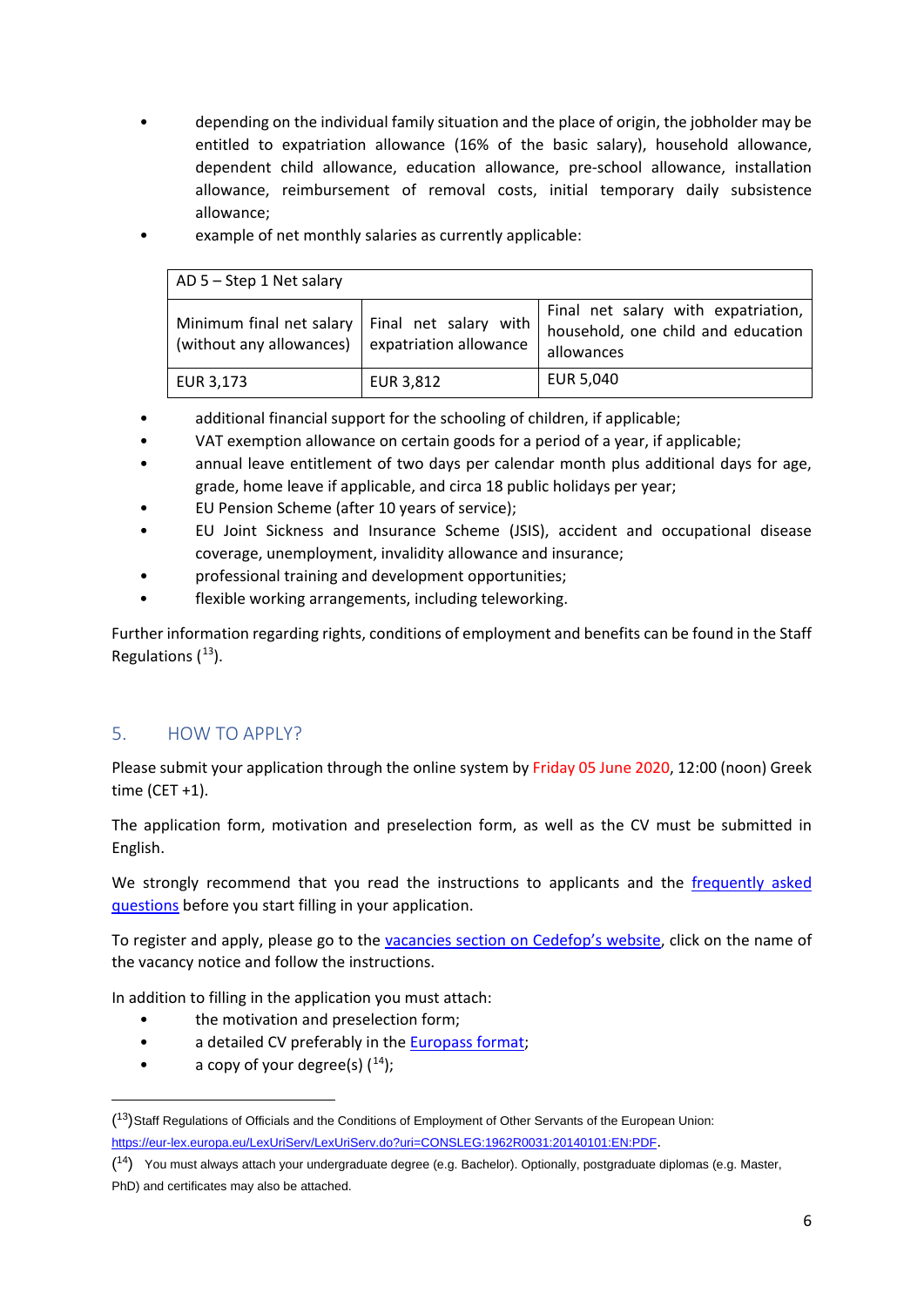• at least 1 authorised publication presenting own research applying research methods (qualitative or quantitative) in public policy and evaluation.

Please note that the assessment of both (a) essential preselection criteria and (b) other preselection criteria is carried out solely based on the motivation and preselection form. The motivation and preselection form is available on and should be downloaded from the website. It is compulsory to use the template provided. If this document is missing or if the wording of the preselection criteria has been altered or any of the criteria have been deleted, your application will be considered incomplete.

Your CV will be used as a supporting document to your application. It will also be used to gather further information on your career and experience.

Incomplete applications or applications received after the deadline will be rejected.

You are strictly forbidden to make any contact relating to this selection process with the selection panel, either directly or indirectly. Any infringement of this rule will lead to disqualification from the selection process.

## 6. EQUAL OPPORTUNITIES

Cedefop applies a policy of equal opportunities and accepts applications without distinction on any grounds.

## 7. PROTECTION OF PERSONAL DATA

Cedefop ensures that applicants' personal data are processed in line with [Regulation \(EU\) 2018/1725](https://eur-lex.europa.eu/legal-content/EN/TXT/?uri=CELEX%3A32018R1725) of the European Parliament and of the Council of 23 October 2018 on the protection of natural persons with regard to the processing of personal data by the Union institutions, bodies, offices and agencies and on the free movement of such data, and repealing Regulation (EC) No 45/2001 and Decision No 1247/2002 and on the free movement of such data [\(https://eur-lex.europa.eu/legal](https://eur-lex.europa.eu/legal-content/EN/TXT/?uri=CELEX%3A32018R1725)[content/EN/TXT/?uri=CELEX%3A32018R1725\)](https://eur-lex.europa.eu/legal-content/EN/TXT/?uri=CELEX%3A32018R1725).

## 8. DECLARATION OF COMMITMENT TO SERVE PUBLIC INTEREST INDEPENDENTLY

The successful candidate will be required to sign a declaration of commitment to act independently in the public interest and to sign a declaration in relation to interests that might be considered prejudicial to his/her independence. Applicants must confirm their willingness to do so in their application.